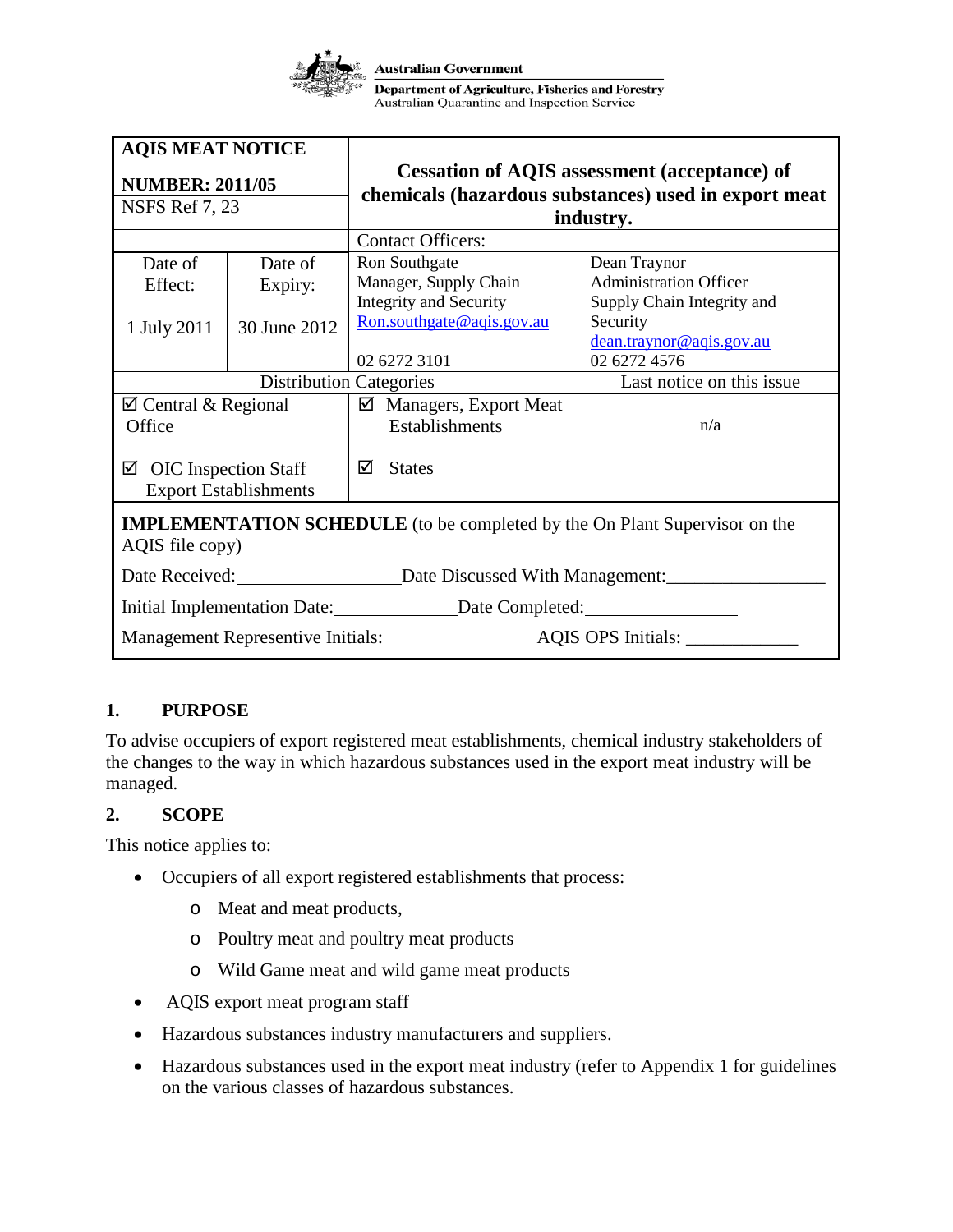## **3. BACKGROUND**

The AQIS chemical acceptance system is no longer a market access requirement and there is currently no legal basis for continuing this process.

Under the Approved Arrangement (AA) the occupier of the establishment is responsible for ensuring compliance with Australia's export legislation which incorporates importing country requirements and the various Australian Standards.

AQIS is implementing a system where the use of hazardous substances on export registered meat establishments be managed through an establishments AA.

This Notices details a system where suppliers of hazardous substances to the export meat industry provide assurances to the industry through the use of a "declaration" regarding a hazardous substance's fitness for use for specific purposes on export meat establishments.

### **3.1 Status of Instruments of Approval (IOA) or Letters of Acceptance (LOA) issued by AQIS**

Instruments of Approval (IOAs) and more recently Letters of Acceptance (LOAs) for hazardous substances were issued for a period of 5 years, after which they expired.

All current IOAs and LOAs will remain in place until they expire.

AQIS will maintain the list of hazardous substances on the AQIS website and as the IOAs and LOAs expire they will be removed.

## **3.2 Transitional Arrangements**

AQIS continued to issue letters of acceptance for the categories of hazardous substances (as detailed in Appendix 1) up to the close of business on 30 June 2011. For applications received on or after the date of effect any cheques or fees paid will be returned to the applicant.

AQIS will move the appendices into reference documents at a later stage. These will remain available to industry on the AQIS website.

## **4. ACTIONS**

To assist the export meat industry and manufacturers of hazardous substances information regarding hazardous substances not acceptable for use, those having general acceptance and those for which approval was previously sought and their categories of use is provided in Attachment 1.

## **4.1 Manufacturers of Hazardous Substances**

Effective from 1 July 2011, manufacturers and suppliers of hazardous substances supplied for use in export registered meat establishments will no longer need to obtain letters of acceptance from AQIS for these hazardous substances.

AQIS recommends that for each hazardous substance supplied to export registered meat establishments, manufacturers consider providing assurances to export meat establishments via the use of a declaration attesting to a hazardous substance's fitness for purpose for the intended use in the establishment.

A suggested format for a declaration is provided in Attachment 2.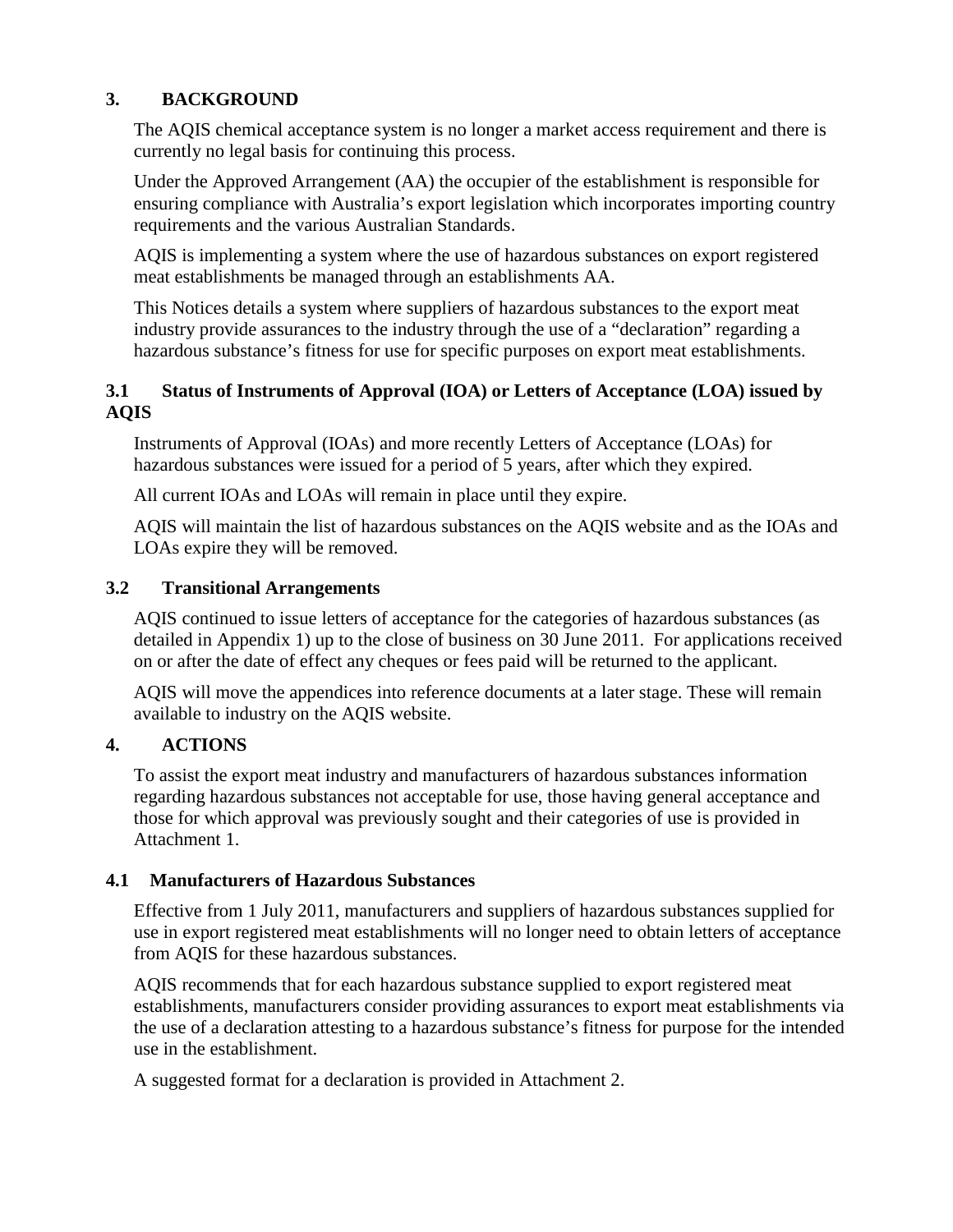### **4.2 Establishment Management**

Each establishment approved arrangement shall include procedures that ensure hazardous substances used on the establishment are fit for purpose and do not contaminate animals, or their meat and their meat products. The approved arrangement must ensure compliance with the Australian Standard AS 4696 (specifically Part 2, Clause 4.8) and with importing country requirements.

**Control of Hazardous Substances** (Approved Arrangement Guidelines Section 8 of Part 2), set out the elements that must be covered in an establishment's AA when addressing the management and control of hazardous substances. The hazardous substances are required to be stored and handled so as not to jeopardise the integrity and wholesomeness of meat or meat products.

When managing the use of hazardous substances at an establishment, consideration should be given to obtaining assurances from the manufacturer along with a copy of the Material Safety Data Sheet (MSDS) and in future Safety Data Sheet (SDS) for each chemical or chemical compound used at the establishment. (see Appendix 2).

Copies of declarations or other evidence of fitness for purpose, instructions for use and associated MSDS or SDS shall be held on plant by the establishment management for verification purposes.

As IOAs or LOAs expire for a hazardous substance, consideration should be given obtaining assurances from the manufacturer attesting to a hazardous substance's fitness for purpose for the intended use in the establishment.

### **4.3 AQIS OPS**

- Monitor the establishment's implementation and on-going compliance with the changed requirements for the control and use of hazardous substances at an establishment.
- Conduct regular independent verification checks.
- Record results of verification checks.

## **4.4 ATM**

- Approve amendments to the establishment's Approved Arrangement as required.
- Verify establishment and AQIS on-going compliance with this AMN

### **4.5 State or Territory Regulatory agencies**

• For information.

Carol Sheridan National Manager Export Meat Program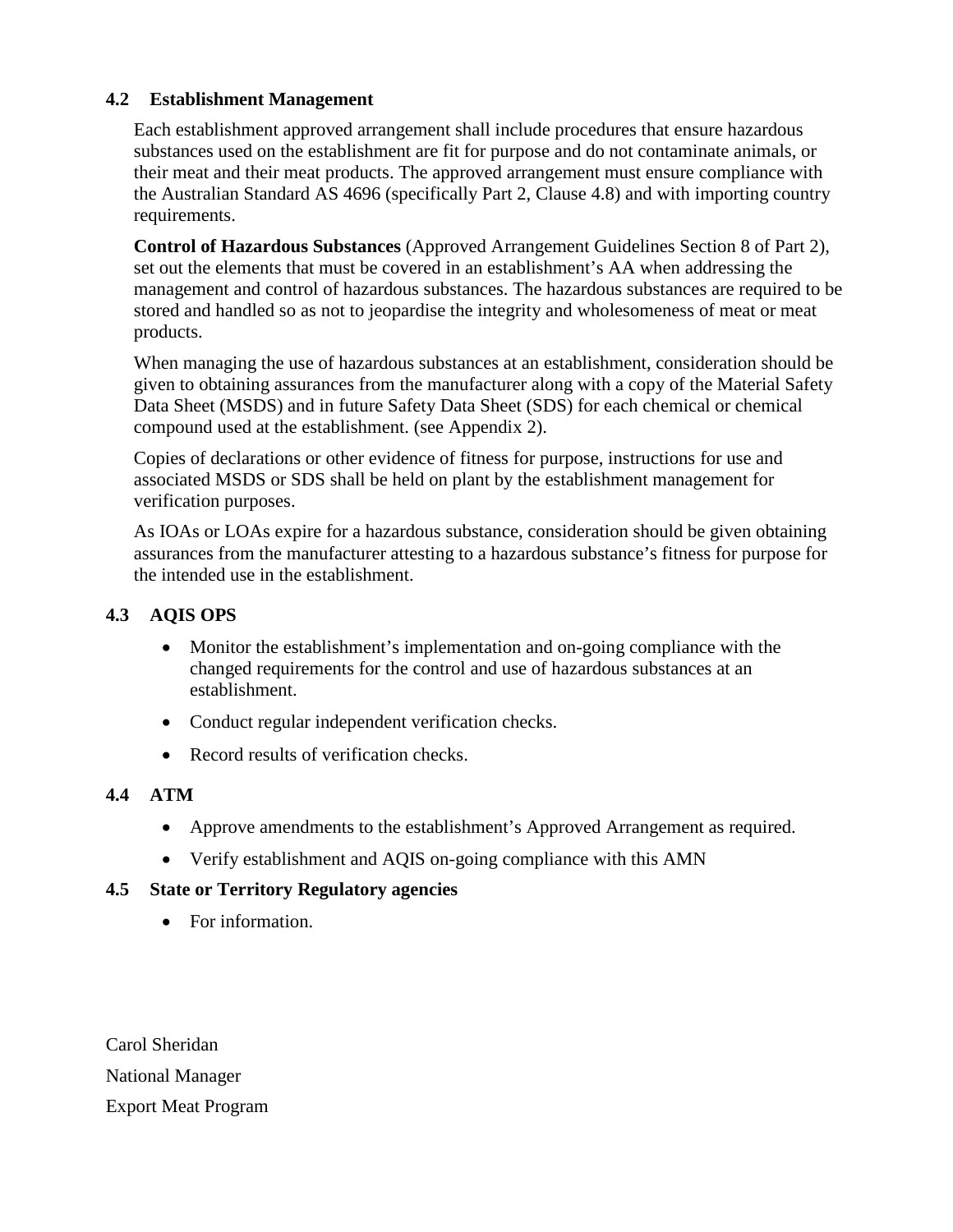#### **Guidelines on hazardous substances for use in export registered meat establishments**

Disclaimer: *The information provided in this Appendix, and subject to this Disclaimer is only intended to be general information to Industry. It is not intended to take the place of, or to represent other official guidelines or requirements. Industry is reminded that it is their responsibility to ensure that a given chemical is fit for its purpose for the intended use in the establishment.*

# **1. Processing Aids and Food Additives**

The Australia New Zealand Food Standards Code (the Code) sets out requirements with regard to Processing Aids and Food Additives that may be used in the manufacture of food in Australia. Your attention is drawn to **Part 1.3 Substances Added to Food** of the Code which should not be read in isolation.

The Code is published on the Food Standards Australia New Zealand website at <http://www.foodstandards.gov.au/foodstandards/foodstandardscode.cfm>

NOTE: Although a substance may be permitted for use in a particular type of food by the Code, export registered establishments must also meet any relevant importing country requirements. Eg. certain destinations do not accept the use of anti microbial washes (the substances used in such washes are processing aids).

## **2. Chemical compounds that previously required AQIS acceptance**

Chemical compounds that fall into the category of requiring a vendor declaration include all of the following:

- a) chemical compounds for use in areas where edible food products are prepared, handled or stored (chemical compounds used as an ingredient for edible products are not included in this requirement);
- b) cleaning compounds;
- c) sanitising compounds;
- d) compounds provided for personnel care;
- e) pesticides;
- f) cooling and retort water treatments;
- g) boiler treatments;
- h) compounds for steam lines (where steam contacts edible products directly or indirectly) or primary water cooling loops;
- i) pig scald treatments;
- j) tripe processing chemicals (hazardous substances);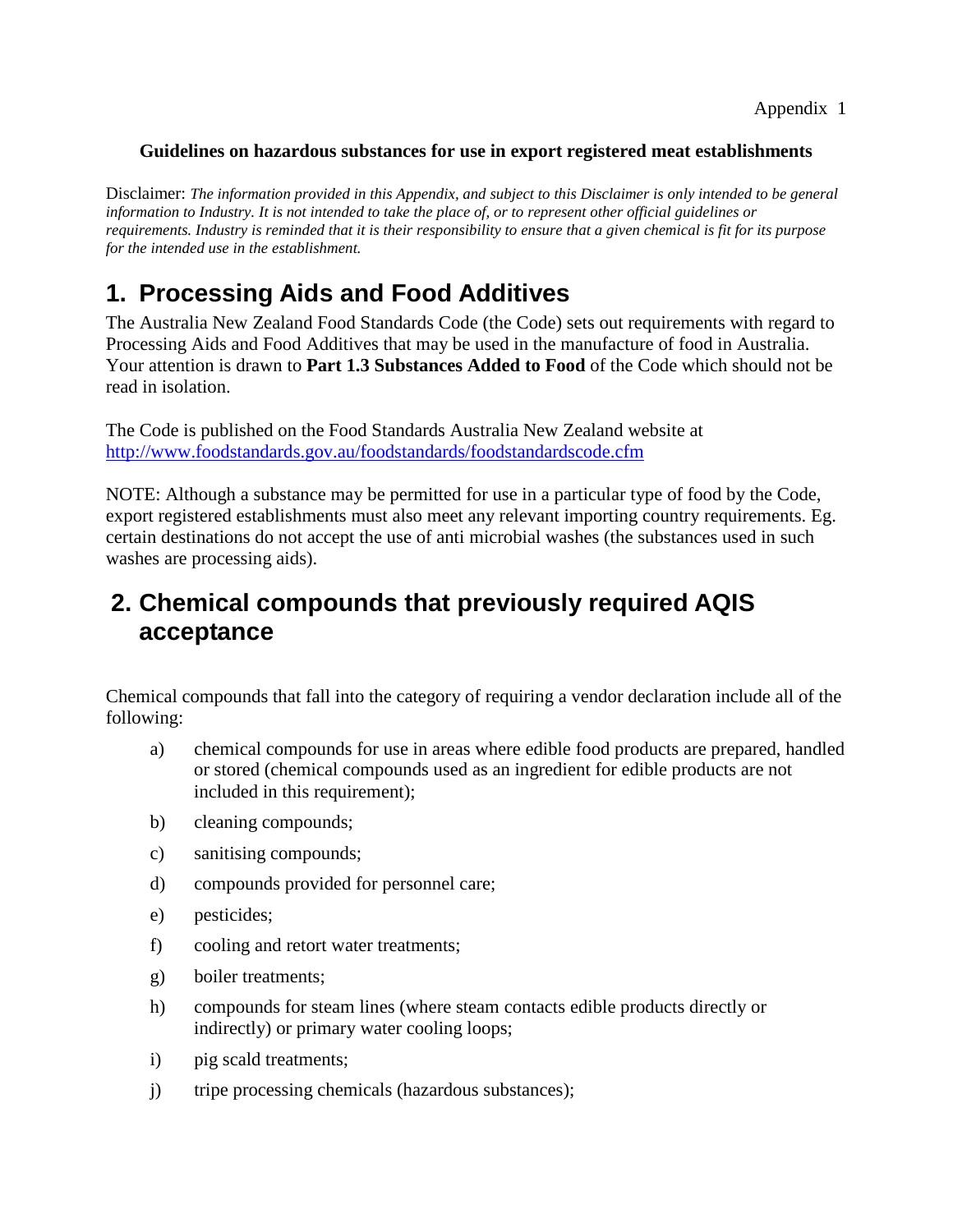- k) lubricants for use in areas where incidental or no contact with edible product may occur,
- l) branding or marking inks; and
- m) odour neutralising agents.

# **3. Chemical compounds that did not require AQIS acceptance**

- a) Chemical compounds used solely as ingredients in prescribed goods.
- b) Chemical compounds for use solely as denaturants.
- c) Chemical compounds for use solely in laboratories for analytical and similar use
- d) Chemical compounds for use solely in offices or areas in an export registered meat establishment where prescribed goods are not prepared
- e) Chemical compounds for use solely in cafeterias or other retail food service areas.
- f) Chemical compounds for use solely in space heating systems or cooling towers.
- g) Chemical compounds for use solely in treating materials such as skins and hides.
- h) Chemical compounds (except insecticides) for use solely in holding pens, stock trucks and the like.
- i) Chemical compounds for use solely in sewage or waste water systems outside buildings.
- j) Chemical compounds for use solely in secondary cooling loops.
- k) Chemical compounds (except insecticides) for use solely on the exterior of buildings or areas immediately adjacent to the exterior of buildings.
- l) Chemical compounds for use solely for cleaning or maintenance of vehicle exteriors.
- m) Chemical compounds for use solely in maintenance workshops for
	- − cleaning machinery;
	- − removing grease and oil; or
	- − lubricating equipment for use in inedible product areas.
- n) Marking inks used for the application of information to packaging materials used as coverings of prescribed goods
- o) Soda ash or similar chemical compounds held as a contingency specifically for use in the disinfecting of premises in the event of an of an exotic disease incident.

# **4. Hazardous substances having general acceptance**

A number of hazardous substances in common use are marketed as pure chemicals using the generic name rather than a trade name.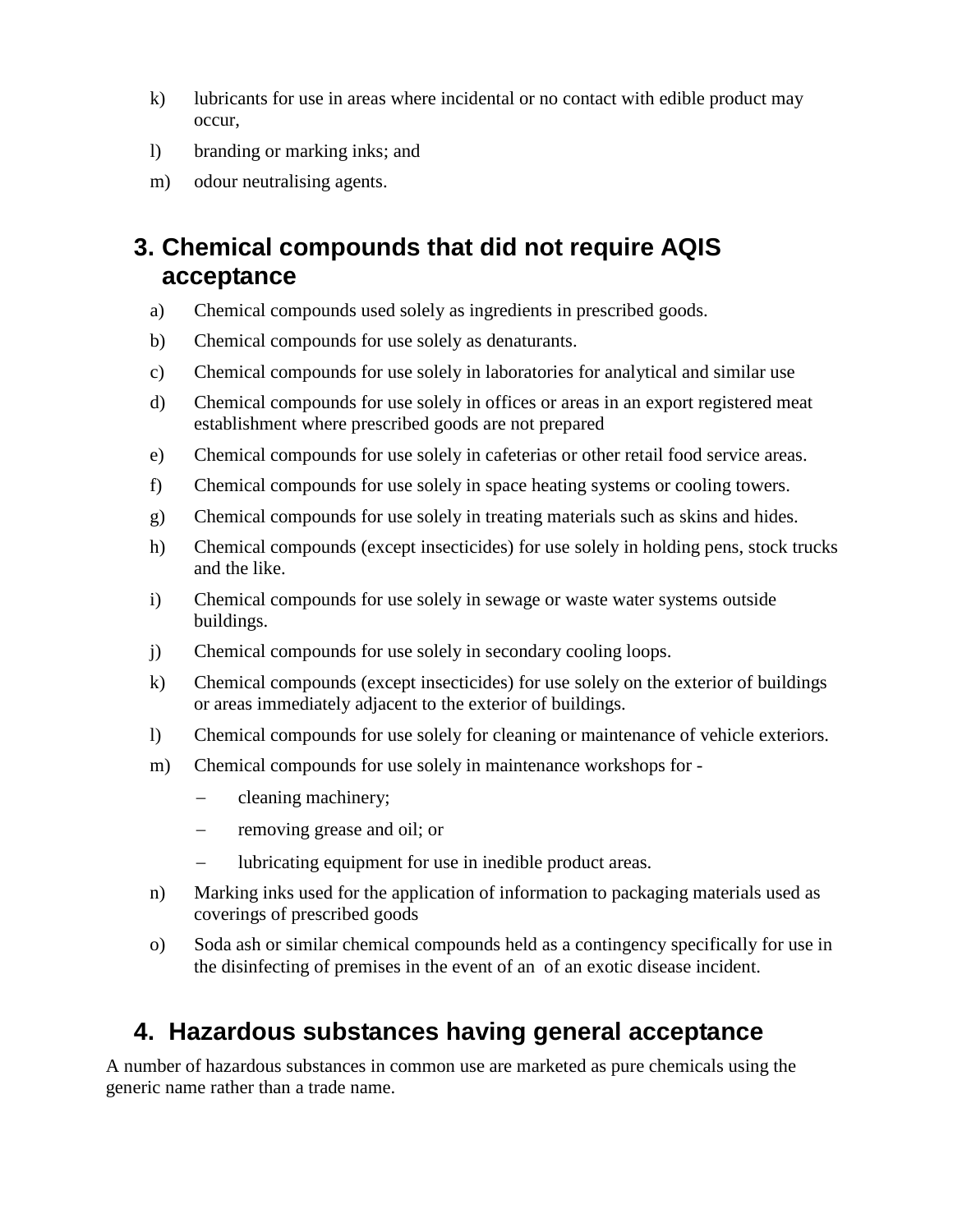In such cases, no formal IOA or LOA was required, as general acceptance exists regardless of manufacturer. Chemicals falling into this category are:

Acetic acid Calcium carbonate Calcium hydroxide Calcium hypochlorite Citric acid Hydrochloric acid Hydrogen peroxide Lactic acid Phosphoric acid Potassium hypochlorite Sodium bicarbonate Sodium carbonate (soda ash) Sodium hydroxide (caustic soda) Sodium hypochlorite Sodium metasilicate Sodium tripolyphosphate Sulfuric acid Tetrasodium pyrophosphate Trisodium phosphate

## **6. Edible oils**

Edible oils listed below meeting the requirements of the Australian Food Standards Code may be used for lubrication purposes without restriction.

Arachis oil (Peanut oil) Cottonseed oil Maize or Corn oil Olive oil Rapeseed oil Safflower oil Soyabean oil Sunflower oil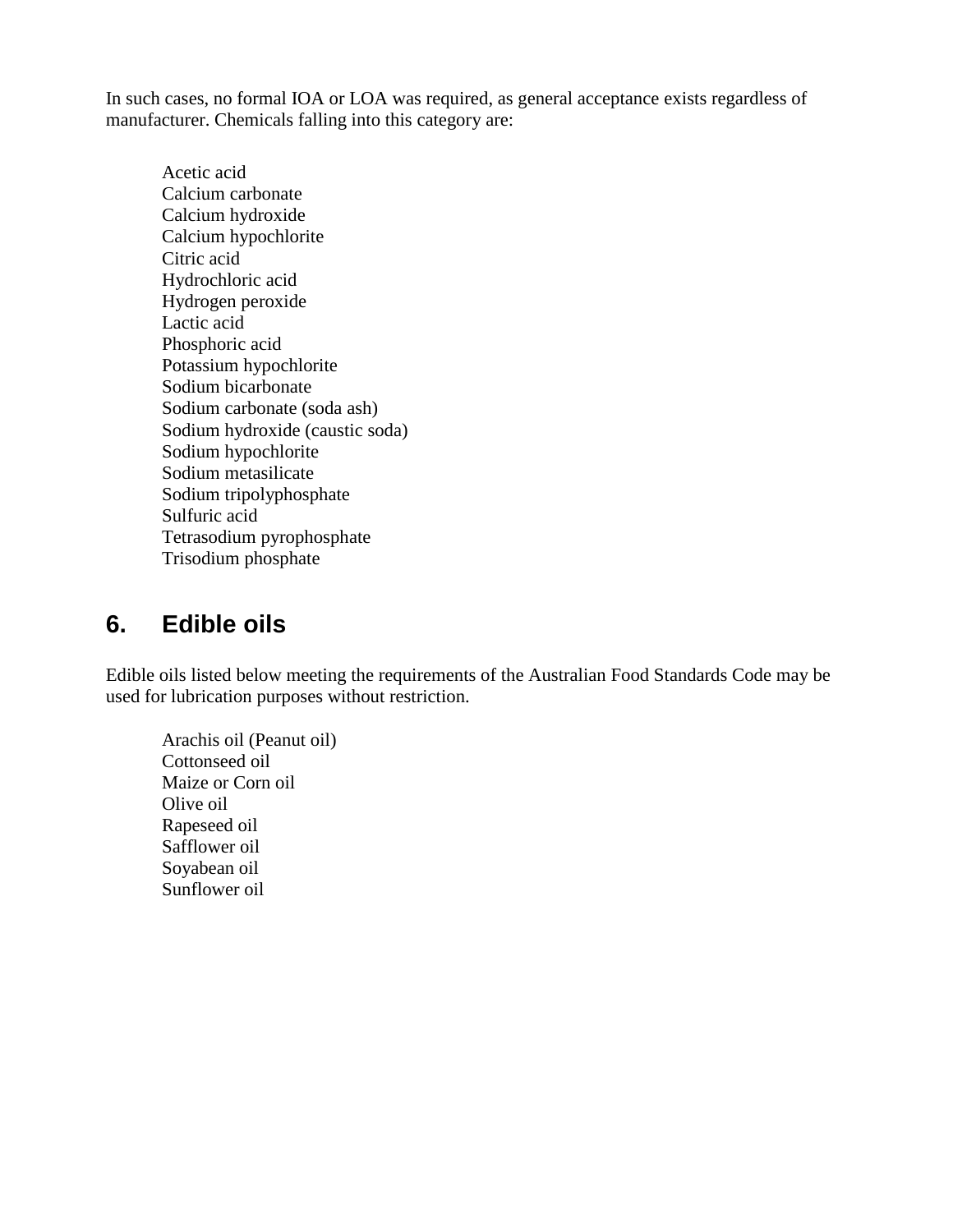## **Hazardous substances that are not acceptable**

Preparations containing antimony, arsenic, cadmium, lead, mercury, selenium, or other materials such as carcinogens, mutagens, and teratogens classified as hazardous substances may not be used for any purpose anywhere within an establishment. Specific exceptions, such as the use of lead in solders or other alloys used in the fabrication and/or maintenance of plant facilities, may be used where it can be demonstrated that there is no hazard created to edible product

## **Potentially harmful compounds**

Potentially harmful compounds such as chromic acid, formaldehyde, hydrofluoric acid, hydrofluosilicic acid, oxalic acid, or the salts of those compounds are not generally permitted for use.

## **Odorous compounds**

Establishments must not use odorous compounds in food production areas. Examples of these include;

- a) Preparations containing heavy perfumes, isomers of dichlorobenzene, pine oil etc.
- b) Hand care preparations which leave a residual fragrance on the hands after rinsing.